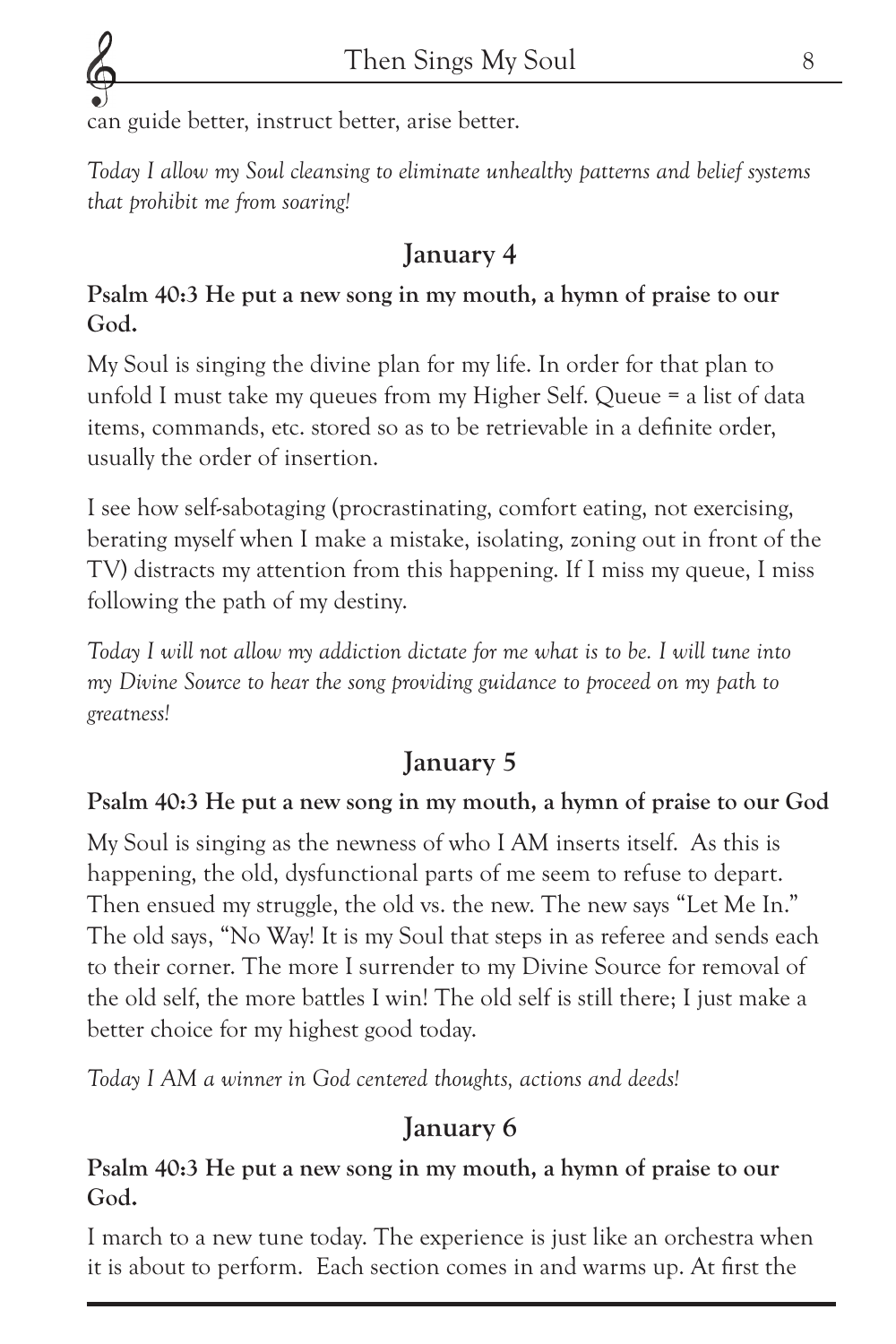violins sound squeaky, the cellos seem to groan, the symbols seem off timing, the flutes seem to hit distant notes. But after this prep time, the conductor comes and stands front and center and directs this myriad of instruments into a blended crescendo of power that transmits through the roof to the cosmos. The conductor does all this with the wave of a wand. The orchestra members watching the wand follow. So I must be in tune with my Soul as conductor. It is aware of my longing for this type of harmony in my life. Harmony starts in me first, it extends out to my community, and then it reaches out into the world.

*Today I might not like the process of divine tuning; however, it is necessary to produce the great song that is within me!*

#### January 7

#### Psalm 34:1 I will bless the Lord at all times, His praise will constantly be in my mouth

There is nothing in my life too big that my God cannot handle. I will give Him what I am struggling with; my anxiety, my fears, my physical and emotional pain, my tears and my anger. I have no power within myself to carry this heavy load. So I STOP and allow Jesus to take the wheel.

*Today I can admit my powerlessness and allow my Higher Power to guide my life!*

#### January 8

## Feeding the Soul

What are the inner messages I am telling myself today? When I make a mistake or fail to accomplish something do I spend time berating myself? If so, how much time am I spending on it? Every time I think about the incident, what am I telling myself? The berating I do is not feeding the Soul the loving, compassionate messages it needs to conquer the task, to find the keys and break out of self-imposed bondage.

*Today my Soul needs nourishment not punishment! It responds better to compassion than to judgment. I am learning to be a much better travelling companion by being gentle with the way I speak to my child self.*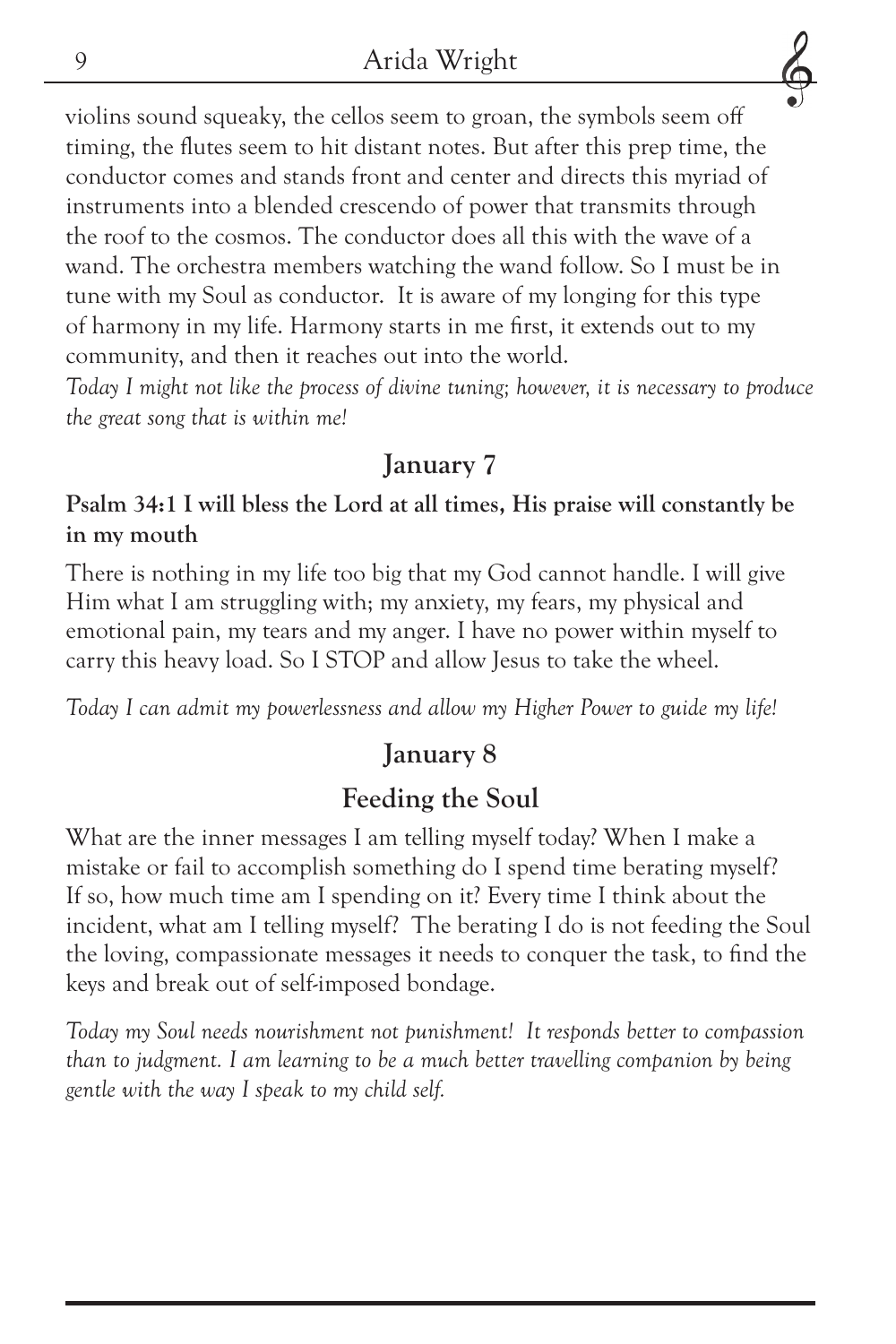

#### January 9

#### My Soul Speaks

Why are you afraid? Have you forgotten I AM your strength? Regardless of how weak you think you are, I AM your refuge. Even when other people sometimes fail you, I will never leave you alone my child. I will always be enough for you. Do not be afraid. Face everything and recover because I shall fight your battles for you.  $-\text{God}$ 

*Today my Soul is singing my fears away!*

#### January 10

#### My Soul Soars

I give thanks and praise for all the wonderful workings in my life today. This is gratitude in action – to give thanks and praise to the Creator of all things that my life has been blessed with: good friends, a nice place to live, nice neighbors, living by the water. I am reminded that this thankfulness allows me to rise above the lower vibrational thoughts which can reduce my life to literally shaking in my boots, afraid to partake in my divine nature and can eclipse the guidance of my Soul. This will cause me to miss all the many blessings this day will bring.

*Today I will NOT entertain thoughts of lack and limitation. I know the truth and the truth has set me free!*

# January 11

## My Soul Knows

An illusion of lack and limitation has appeared. What is my first response? Do I cower as if I have amnesia? Or do I remember the truth of *who* I AM and *whose* I AM? I AM a child of the Most High God and nothing's impossible – all things are possible if I give the situation to the one who created this whole Universe and put the stars in place and controls the rising and setting of the sun. The One who stops the tide once the water reaches the shoreline and holds the Earth as it rotates on its axis. In prayer, I will give this illusion of lack to my Creator. Surely if God can do all the above, He can surely straighten out whatever I need help with in my life.

*Today my Soul rises to the occasion to remind me of the truth of my being. Nothing in this world can distort what my Soul already knows!*